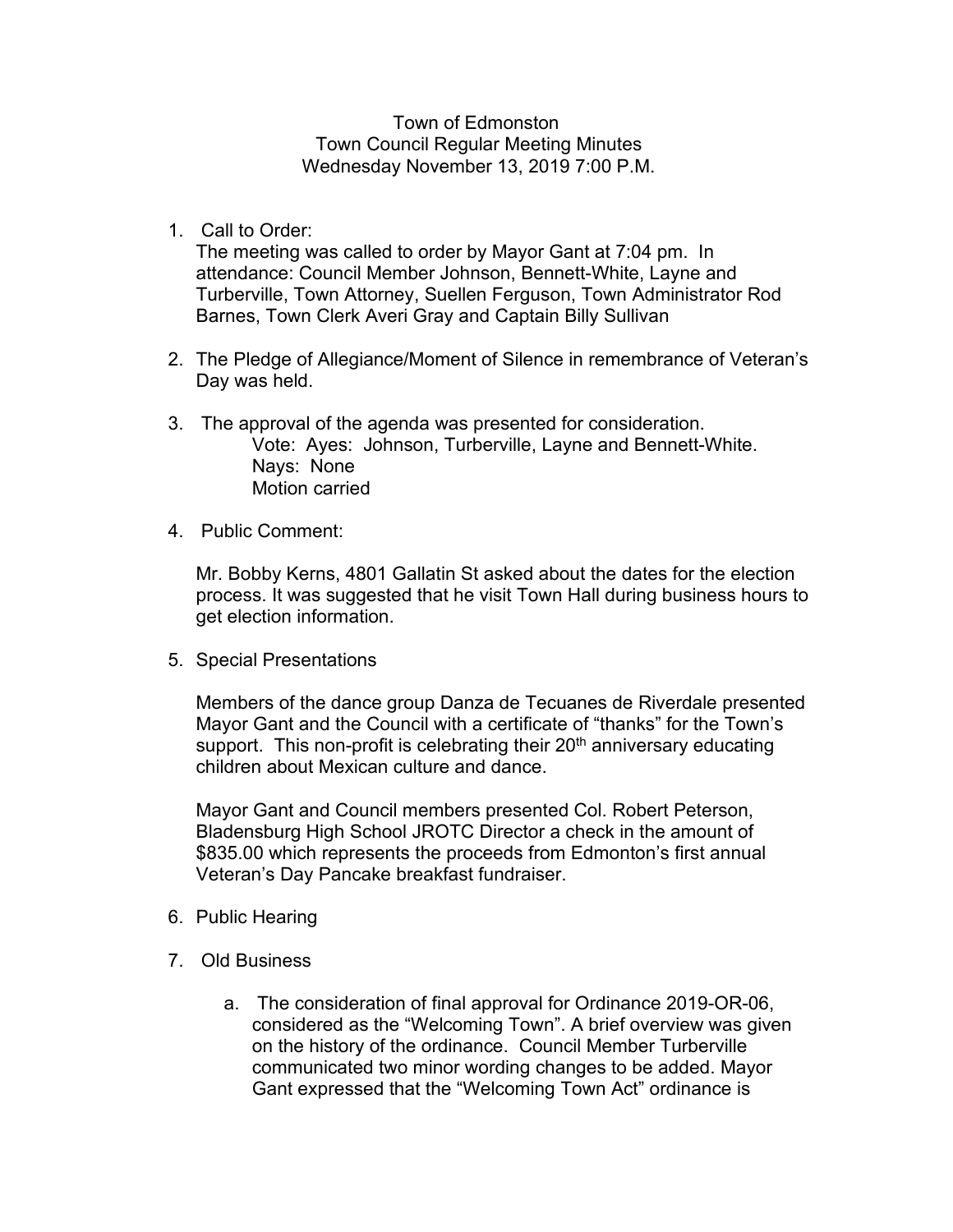intended to make all members of the community feel safe and secure.

With the inclusion of amended wording, Councilmember Turberville moved and Council Member Johnson seconded for the final approval of ordinance OR-2019-06 "Welcoming Town Act".

Vote: Ayes: Johnson, Turberville, Layne and Bennett-White Nays: None Motion carried

b. Councilmember Bennett-White moved and Council Member Layne seconded the approval of a public hearing on December  $11<sup>th</sup>$  during the regular Town Council meeting in considering the final approval of designating the 5100-5200 blocks of Crittenden Street as permit parking only.

Vote: Ayes: Johnson, Turberville, Layne and Bennett-White Nays: None Motion carried

- 
- c. Mayor Gant briefly clarified the policy about employee lunchtimes. The Town does not pay for lunch time. Therefore, hours of work need to adjust allowing for a standard 30 minute or with supervisor approval a longer lunch period.

Council Member Layne moved, and Council Member Johnson seconded the final approval of Ordinance 2019-OR-07 updating the Personnel Policy and Procedures Manual Section 2-1 General Employee Conduct (f) Hours of work.

Vote: Ayes: Johnson, Turberville, Layne and Bennett-White Nays: None

Motion carried

## 8. New Business

- i. The consideration of approval of the following minutes was presented: Councilmember Turberville moved and Council Member Johnson seconded to approve the following minutes.
	- 1. Work Session, October 9, 2019
	- 2. Regular Council Meeting, October 9, 2019 Vote: Ayes: Johnson, Turberville, Layne and Bennett-White Nays: None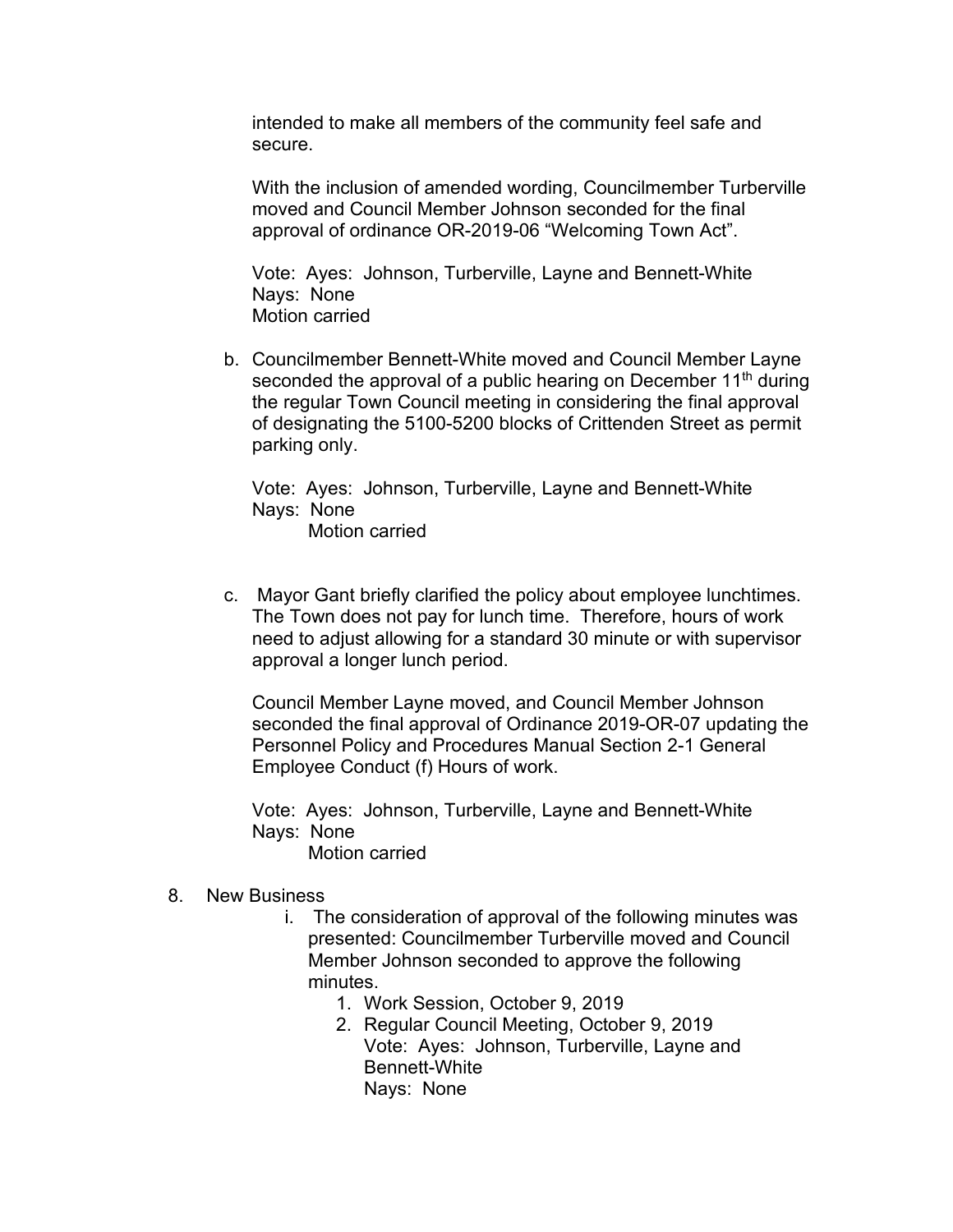Motion carried

.

ii. Mayor Gant presented candidate Demetrious Harris as the considered selection for Police Chief of Edmonston upon successful completion of final physical and psychological background check and contract. Council Member Turberville moved and Council Member Johnson seconded to approve the contract of employment of Demetrious Harris as Police Chief subject to results of the background check and completion of contract with recommended changes.

> Vote: Ayes: Johnson, Turberville, Layne and Bennett-White Nays: None Motion carried

iii. A new business in Edmonston called the Edmonston Collective, a weekend marketplace showcasing the work of artisans and craftspeople requires parking set-aside of at least 10 spaces for vendors and shoppers per Prince Georges County Use & Occupancy policy on Lafayette Place.

Council Member Johnson moved and Council Member Turberville seconded the approval of designating 10 parking spaces on Lafayette Place for the Edmonston Collective marketplace.

> Vote: Ayes: Johnson, Turberville, Layne and Bennett-White Nays: None Motion carried

iv. Karen Dojan, Weyrich, Cronin & Sorra, the Town's auditors gave a report of the Town's annual FY18-19 annual audit. Results showed no significant problem or need for modification in accordance with general accounting procedures. Town Council and management's continued review and supervision of accounting information is the best means to prevent and detect errors or irregularities. The Town of Edmonston continues to work diligently to reduce expenditures in all departments and seeks to obtain new sources of revenue. Two areas that have increased significantly are rental fees collected for the use of the Edmonston Recreation Center and the Town's interest account. Another area of growth has been through grants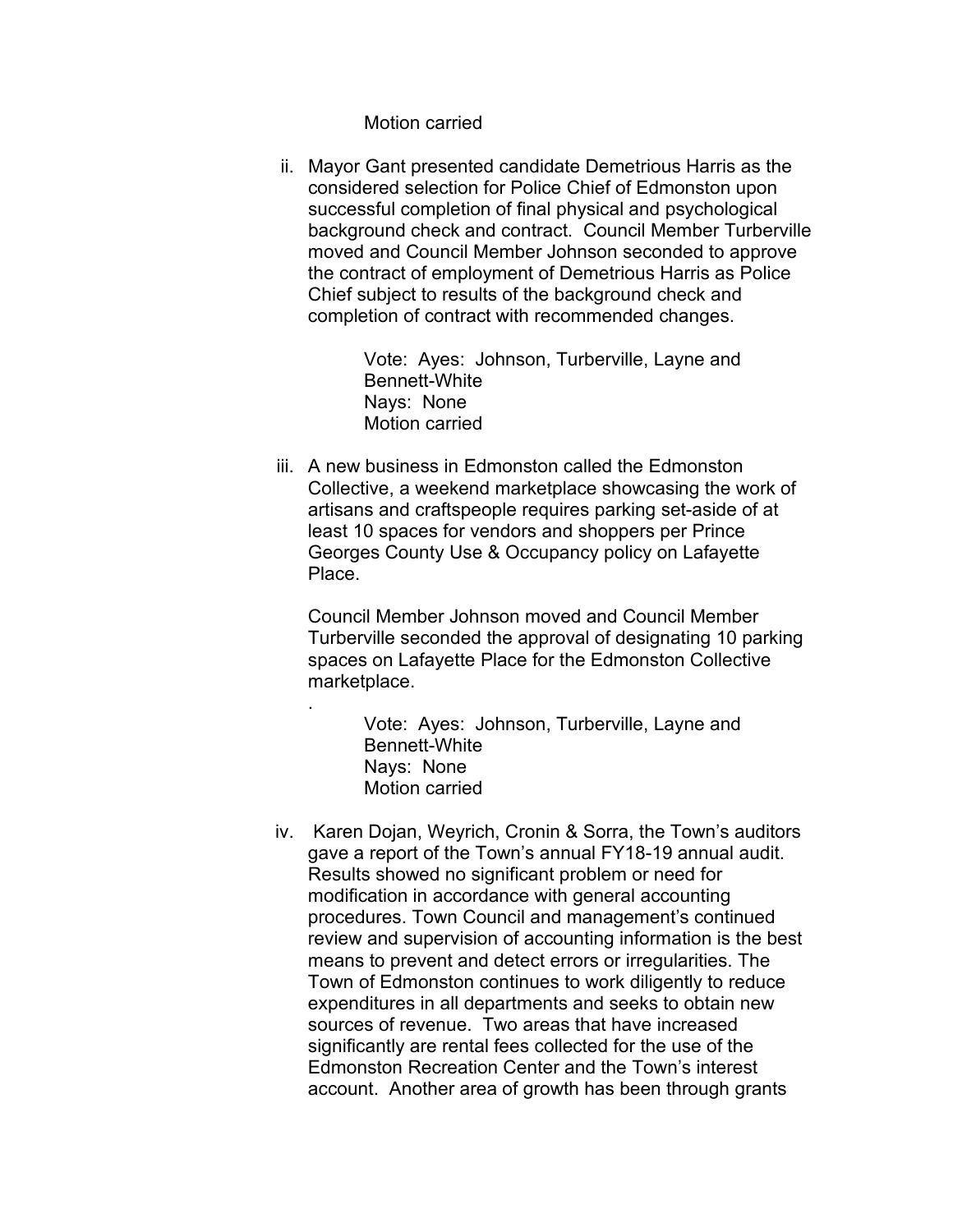which the Town continuously applies for and has a reasonable degree of assurance of obtaining.

## 9. Police Report (Captain Sullivan)

Captain Sullivan referred to the monthly report and indicated the Town's activity is at an even status at the same time last year. He indicated he is reviewing applications for potential officer candidates. Captain Sullivan thanked the Mayor and Council for their support and welcomed the arrival of a new Police Chief to Edmonston.

## Code Report (Town Administrator Barnes).

Town Administrator Rod Barnes referred to the October code report which primarily updated work on residential homes. The new ownership transfer has occurred and the fence on and Buchanan is being replaced by end of November. Council Member Johnson asked about the status of the roof repair on Decatur and the demolition of 4606 Hamilton. Mr. Barnes indicated the owner of 5005 Decatur is working with insurance company to find the appropriate materials needed to replace the roof. The 4606 Hamilton address had asbestos removed and lead paint is scheduled for removal soon. After that an application to permit to tear down will be submitted.

Mr. Barnes expressed gratitude to the events committee and staff for help with the successful and well attended Casino Night 2 and Veterans Day Pancake Breakfast fundraiser. Rod also noted visits to Town businesses by Mayor Gant, Captain Sullivan and himself handing out baked pumpkin and banana bread loafs and sparkling apple cider to local businesses for "Make a Difference Day". The Town Clerk and Ed Hooker baked the bread.

## 10.Council Dialogue

Council Member Layne was happy to report improvements on the façade at the church on Kenilworth Avenue with the removal of boards from windows. Also noted large buck deer in her front yard and suggested residents securing trash as a deterrent.

Council Member Bennett-White expressed excitement about the success of the Bladensburg High School JROTC Pancake breakfast fundraiser and seeing the amount of youth involved. She commended the Town for the \$835 donation.

Council Member Turberville expressed appreciation for the installation of speed bumps and has received comments from neighbors on Emerson, especially some with small children, on the positive impact it's had on their street.

Council Member Johnson enjoyed cooking for the Pancake breakfast and represented Edmonston at the Peace Cross gathering for Veteran's Day.